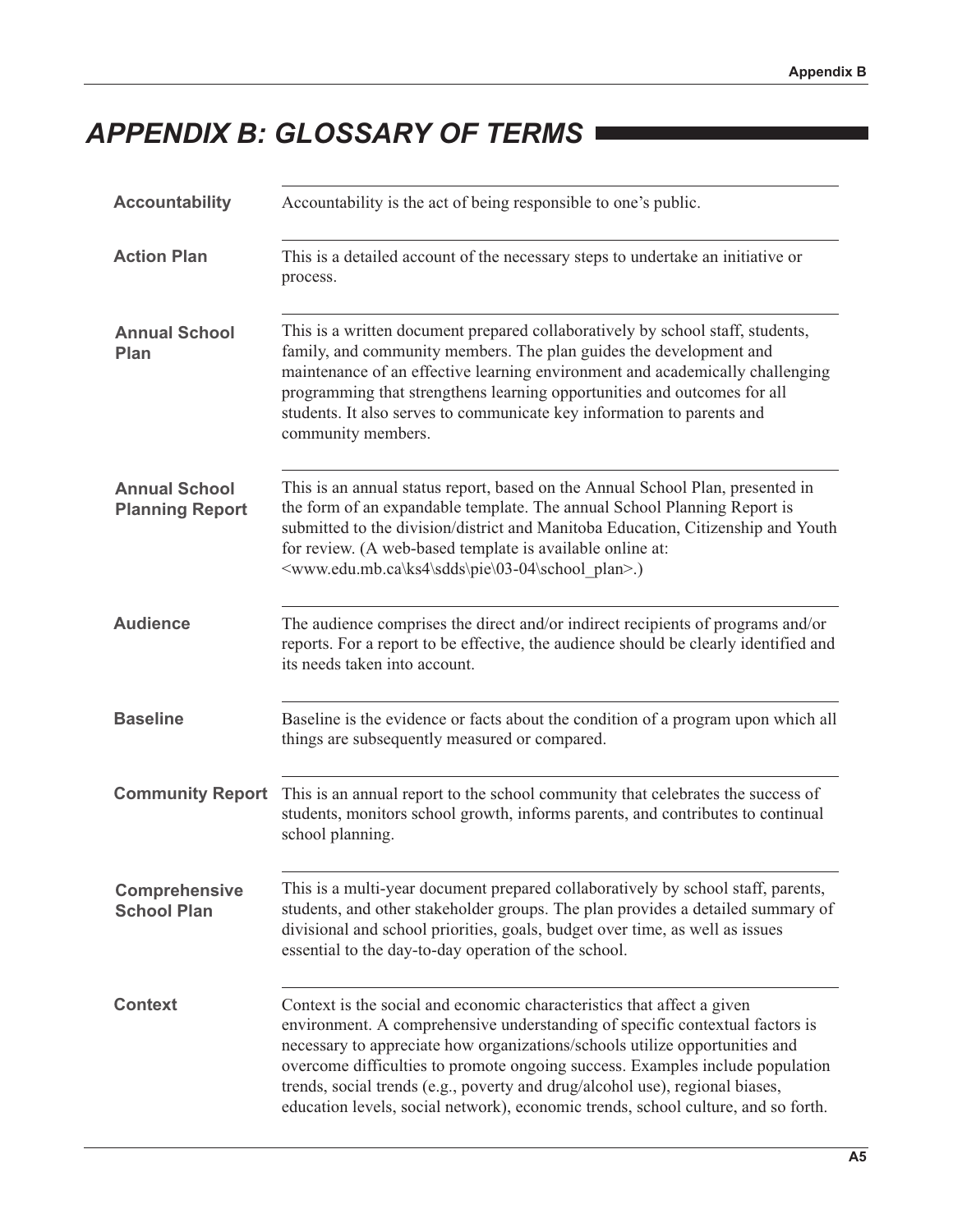| Data                                 | Data are information or evidence collected through a systematic method of<br>selection, observation, or analysis. Data are based on some phenomenon of<br>interest, using quantitative or qualitative methods.                                                                                                                                                                                                                           |  |  |
|--------------------------------------|------------------------------------------------------------------------------------------------------------------------------------------------------------------------------------------------------------------------------------------------------------------------------------------------------------------------------------------------------------------------------------------------------------------------------------------|--|--|
| <b>Data Analysis</b>                 | This is the process of looking for meaning, and recognizing relationships<br>between parts and the whole of previously collected information (data).                                                                                                                                                                                                                                                                                     |  |  |
| <b>Inclusive</b><br><b>Education</b> | Through inclusive education, students are provided the supports and<br>opportunities they need to become participating students and members of their<br>school community.                                                                                                                                                                                                                                                                |  |  |
| <b>Indicator</b>                     | This is a specific item of information that tracks and measures the success of a<br>program/initiative in meeting outcomes. Indicators are observable and<br>measurable.                                                                                                                                                                                                                                                                 |  |  |
| <b>Mission Statement</b>             | This is a clear, concise description of the organization's overall purpose and role.<br>It provides focus to programs and services.                                                                                                                                                                                                                                                                                                      |  |  |
| <b>Outcomes</b>                      | (School planning/reporting) These are descriptors for the impact or benefits to<br>participants of an initiative, program, or policy.                                                                                                                                                                                                                                                                                                    |  |  |
| <b>Profile</b>                       | A profile is a collection of data compiled at the individual student and/or school<br>and/or community and/or organizational level. The profile can be considered a<br>work-in-progress at all times, and there should be ample opportunities to add<br>more information or provide more detailed analysis as the planning and reporting<br>process evolves.                                                                             |  |  |
| <b>Qualitative Data</b>              | Qualitative data are the basis of information communicated in descriptive terms,<br>such as environmental change or successful counselling programs.                                                                                                                                                                                                                                                                                     |  |  |
| <b>Quantitative Data</b>             | Quantitative data are the basis of information communicated numerically, such<br>as number of absences or percentage of students in a specific program.                                                                                                                                                                                                                                                                                  |  |  |
| <b>Reporting</b>                     | Reporting is the process of clearly communicating the information based on data<br>collected through assessment and evaluation to various educational stakeholders.<br>Reports may take the form of a progress report or a final report, depending on<br>the stage of the project. It can be done formally or informally. Through the<br>process of reporting, open dialogue is encouraged and, with subsequent<br>reporting, sustained. |  |  |